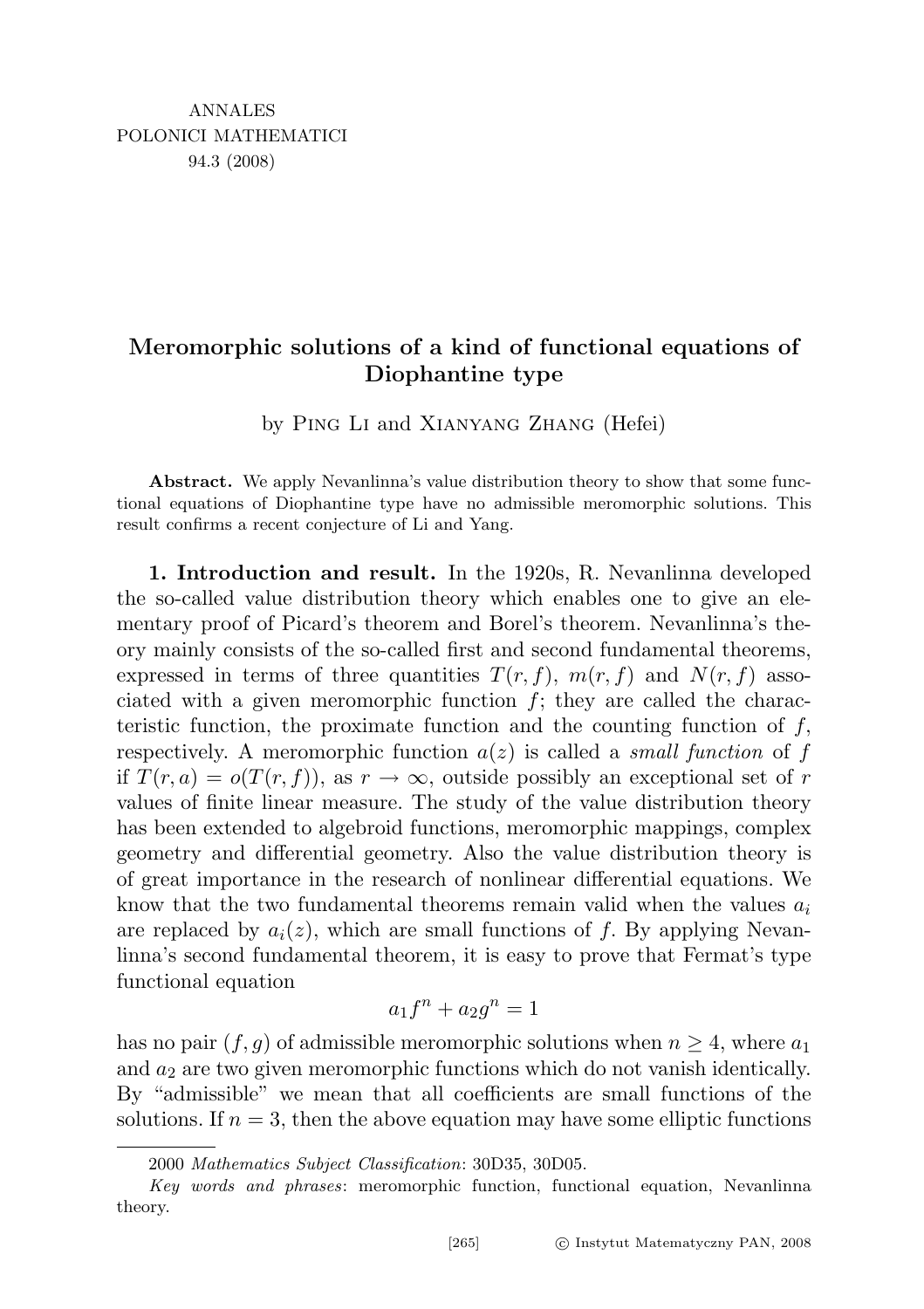as its solutions. If  $n = 2$ , then the above equation may have entire solutions, for example,  $\sin^2 z + \cos^2 z = 1$ .

Recently, P. Li and C.-C. Yang considered the following Diophantine type equation:

(1) 
$$
f^{n} + a_{1}f^{m} + a_{2} = a_{3}g^{k},
$$

and proved the following result.

THEOREM A  $([4], [5])$ . Suppose that  $a_1, a_2, a_3$  are meromorphic functions not vanishing identically. If the positive integer triple  $(n, m, k)$  satisfies  $k > 1, m < n, and n > k(m+2)/(k-1)$  or  $n < k(m-2)$ , then equation (1) has no pair of admissible meromorphic solutions. In addition, the equation has no pair  $(f, g)$  of admissible meromorphic solutions when  $n = 5, m = 2$ ,  $k=4$ .

By Theorems 2 and 3 in [6], equation (1) may have admissible solutions  $(f, g)$  when  $n \leq 4$  and  $k \leq 4$ . Moreover, we can show easily that (1) has no pair of admissible solutions when  $n = 5$ ,  $m = 2$  or 3, and  $k \ge 3$ , in the case where  $a_1, a_2, a_3$  are constants. It is then conjectured in [4] that the conclusion of Theorem A remains true when  $k \geq 3$ ,  $n = 5$ ,  $m = 2$  or 3. The purpose of the present paper is to confirm this conjecture by proving the following result.

THEOREM 1. Suppose that  $a_1, a_2, a_3$  are meromorphic functions not vanishing identically, and  $k, m \ (k \geq 3, m \leq 4)$  two positive integers. Then the functional equation

(2) 
$$
f^5 + a_1 f^m + a_2 = a_3 g^k
$$

has no pair  $(f, g)$  of admissible meromorphic solutions.

REMARK. Equation (2) may have meromorphic solutions when  $k = 2$ . For example, let f be a solution of the Weierstrass elliptic equation  $(f')^2$  =  $f^3 + 6f^2 + 12f + 18$ . One can show easily that  $f^5 - 15f^3 + 162 = ((f-3)f')^2$ .

From Theorem A we see that equation (1) has no pair of admissible meromorphic solutions when  $n = 4$ ,  $k = 5$ ,  $m = 1$  or 3. However, Theorem A cannot tell us whether (1) has admissible meromorphic solutions when  $(n, m, k) = (4, 2, 5)$ . By the method similar to that in the proof of Theorem 1, we can prove that (1) has no pair of admissible meromorphic solutions when  $(n, m, k)$  is any of the following triples:  $(7, 2, 2), (7, 5, 2), (9, 3, 2), (9, 6, 2),$  $(10, 3, 2), (10, 7, 2), (6, 2, 3), (6, 4, 3), (8, 4, 3), (9, 4, 3), (9, 5, 3)$  and  $(4, 2, 5)$ . Moreover, we can prove that (1) has no pair of admissible meromorphic solutions when  $n = 2(m+2)$  and  $k = 2$  for  $m \ge 5$ .

By Nevanlinna's second fundamental theorem, one can show easily that equation (1) has no admissible meromorphic solutions when  $a_1, a_2$  are constants and  $(n, m, k)$  is one of the following triples:  $(9, 4, 2)$ ,  $(9, 5, 2)$ ,  $(10, 4, 2)$ ,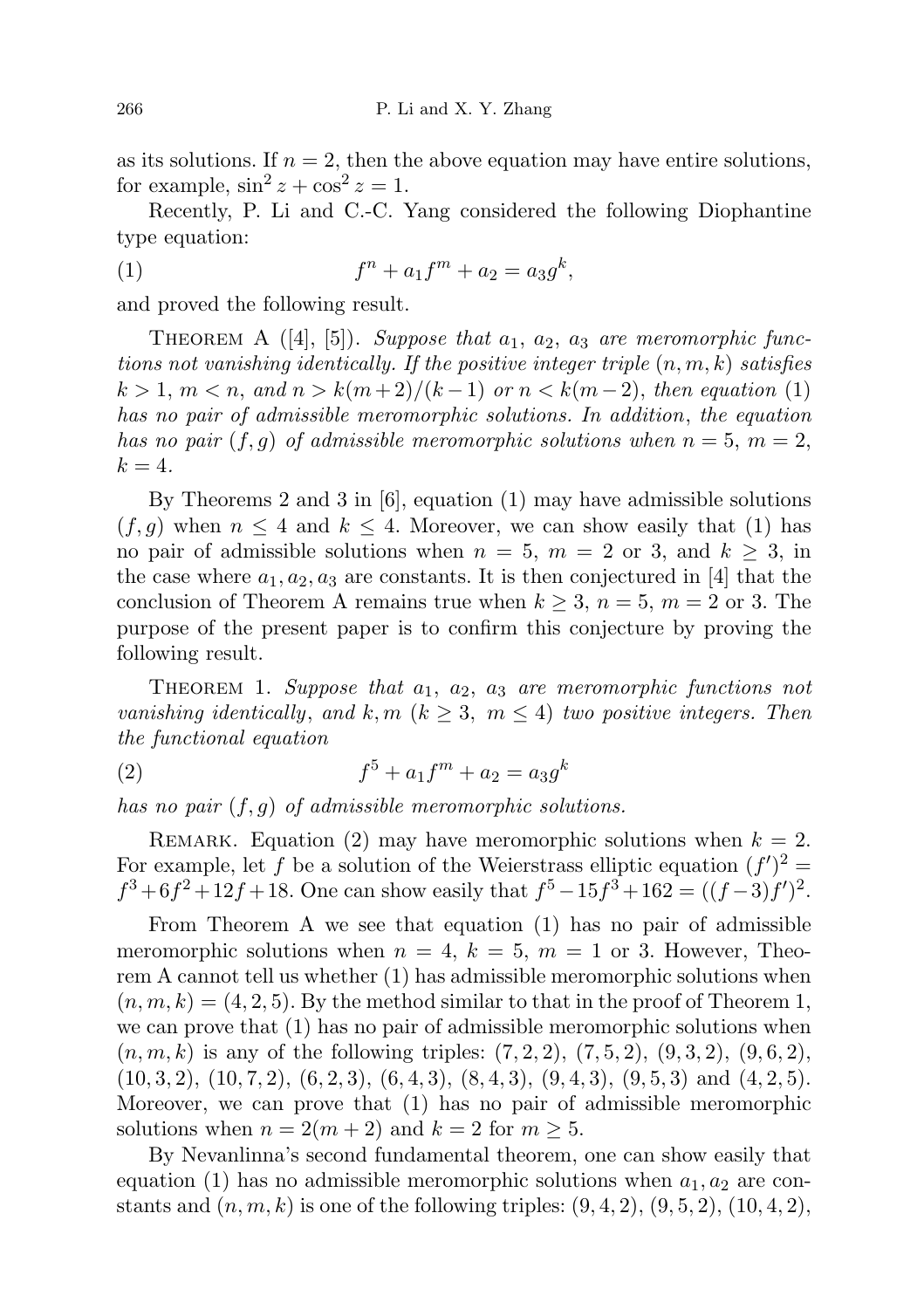$(10, 6, 2), (7, 3, 2), (7, 4, 2), (8, 3, 2)$  and  $(8, 5, 2)$ . However, we do not know whether (1) has admissible meromorphic solutions when  $(n, m, k)$  is one of these triples and  $a_1, a_2$  are not constants.

2. Some lemmas. We need the following lemmas to prove the theorem. The first one is a slight improvement of a result in [7]. The second one is an improvement of Clunie's lemma. The third one is a generalization of the Malmquist–Yosida theorem.

Lemma 1. Let f be a transcendental meromorphic function in the complex plane. Suppose that  $P_n(f)$  is a polynomial in f of degree n, and  $Q_1(f)$ ,  $Q_2(f)$  are differential polynomials in f not identically zero. Let

$$
F := P_n(f)Q_1(f) + Q_2(f).
$$

Then

$$
(n - \gamma_{Q_2})T(r, f) \leq \overline{N}(r, 1/F) + \overline{N}_0(r, 1/P_n(f)) + ( \Gamma_{Q_2} - \gamma_{Q_2} + 1) \overline{N}(r, f) + S(r, f),
$$

where  $\Gamma_{Q_2}$  and  $\gamma_{Q_2}$  denotes the weight and degree of  $Q_2$  respectively, and  $N_0(r, 1/P_n(f))$  denotes the reduced counting function of zeros of  $P_n(f)$  that are not zeros of F.

LEMMA 2 ([1], [2]). Let  $P_n(f)$  be a polynomial in f of degree n, and  $Q_1(f)$  and  $Q_2(f)$  be differential polynomials in f with coefficients being small proximate functions of f, with deg  $Q_2(f) \leq n$ . If  $P_n(f)Q_1(f) = Q_2(f)$ , then  $m(r, Q_1(f)) = S(r, f).$ 

REMARK. The conclusion of Lemma 2 remains true when  $P_n(f)$  is a polynomial in  $f$  of degree  $n$  with the leading coefficient being a small function of f and the other coefficients being small proximate functions of  $f$ .

LEMMA 3 ([3, p. 258]). Suppose that  $D(f)$  is a differential polynomial in f, and  $P(f)$ ,  $Q(f)$  are polynomials in f with all coefficients being small functions of f. If  $D(f) = Q(f)/P(f)$ , then  $Q(f)/P(f)$  reduces to a polynomial in f.

Lemma 4. Suppose that f is a nonconstant meromorphic function, and  $P(f), Q(f)$  are polynomials in f with coefficients being small functions of f. Let a be a small function of f. If

$$
(3) \qquad \qquad \frac{P(f^2) + fQ(f^2)}{f^2 - a}
$$

reduces to a polynomial in f, then  $P(a) = Q(a) = 0$ .

Proof. We rewrite the numerator of (3) as

$$
P(f^{2}) - P(a) + f(Q(f^{2}) - Q(a)) + P(a) + Q(a)f.
$$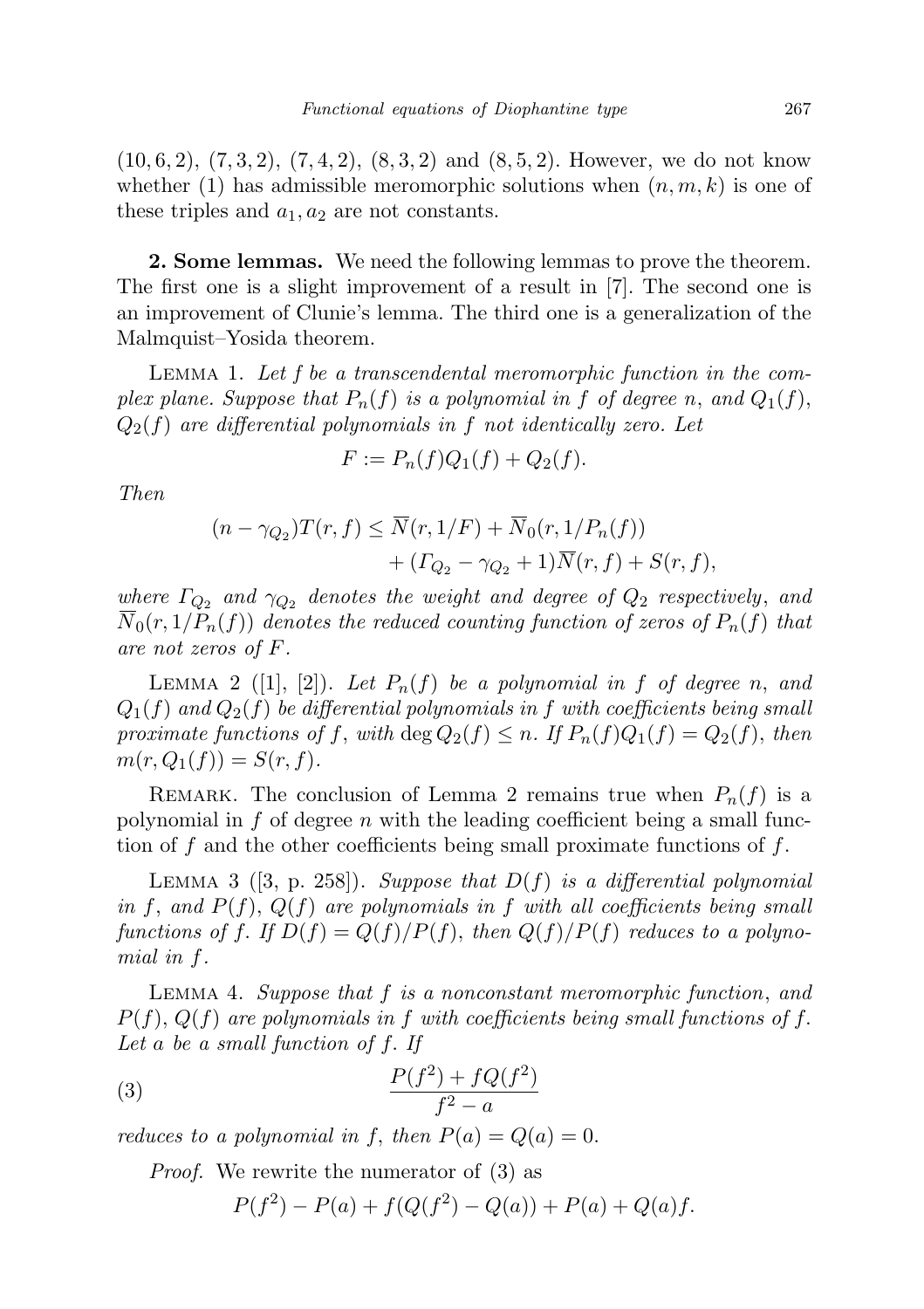Since both  $P(f^2) - P(a)$  and  $Q(f^2) - Q(a)$  have the factor  $f^2 - a$ , we deduce that  $f^2 - a$  is a factor of  $P(a) + Q(a)f$  under the given assumption. It follows that  $P(a) = Q(a) = 0$ .

**3. Proof of Theorem 1.** The case  $k \geq 6$ ,  $m \leq 4$  and the case  $k \geq 3$ ,  $m = 1$  or 4 are covered by Theorem A. When  $k = 5$ , by dividing  $f^5 + a_1 f^m +$  $a_2g^k = a_3$  by  $f^5$ , we see that the cases  $m = 2$  and  $m = 3$  are equivalent. Therefore, we only need to consider the following cases.

CASE 1:  $m \leq 4$ ,  $k = 4$ . We are going to prove that the functional equation

(4) 
$$
f^5 + a_1 f^m + a_2 = a_3 g^4
$$

has no pair  $(f, g)$  of admissible meromorphic solutions, where  $a_1, a_2, a_3$  are small functions of f and  $a_1 a_2 \neq 0$ . Let  $F = f^5 + a_1 f^m + a_2$ . From Theorem A, we only have to consider the cases of  $m = 2$  and  $m = 3$ . By Lemma 1, in both cases we get

(5) 
$$
3T(r, f) \leq \overline{N}(r, 1/F) + \overline{N}(r, 1/f) + \overline{N}(r, f) + S(r, f).
$$

From equation (4), it is easily seen that  $5T(r, f) = 4T(r, g) + S(r, f)$ , and all poles of f that are not poles or zeros of  $a_1$ ,  $a_2$  and  $a_3$  have multiplicities at least 4. Therefore  $\overline{N}(r, f) \leq \frac{1}{4}N(r, f) + S(r, f)$ . It follows from (5) that

$$
3T(r, f) \le \overline{N}(r, 1/g) + \overline{N}(r, 1/f) + \frac{1}{4}N(r, f) + S(r, f)
$$
  
\n
$$
\le T(r, g) + T(r, f) + \frac{1}{4}T(r, f) + S(r, f)
$$
  
\n
$$
\le (\frac{5}{4} + 1 + \frac{1}{4})T(r, f) + S(r, f)
$$
  
\n
$$
\le \frac{5}{2}T(r, f) + S(r, f).
$$

This is impossible.

CASE 2:  $m = 2, k = 3$ . We are going to prove that the equation

(6) 
$$
f^5 + a_1 f^2 + a_2 = a_3 g^3
$$

has no pair  $(f, g)$  of admissible meromorphic solutions, where  $a_1, a_2, a_3$  are small functions of f and  $a_1a_2 \not\equiv 0$ . Let  $F = f^5 + a_1f^2 + a_2$ . By Lemma 1, we have

$$
3T(r, f) \le \overline{N}(r, 1/F) + \overline{N}(r, 1/f) + \overline{N}(r, f) + S(r, f).
$$

From (6), we see that  $5T(r, f) = 3T(r, g) + S(r, f)$ , and all poles of f that are not poles or zeros of the coefficients have multiplicities at least 3. Therefore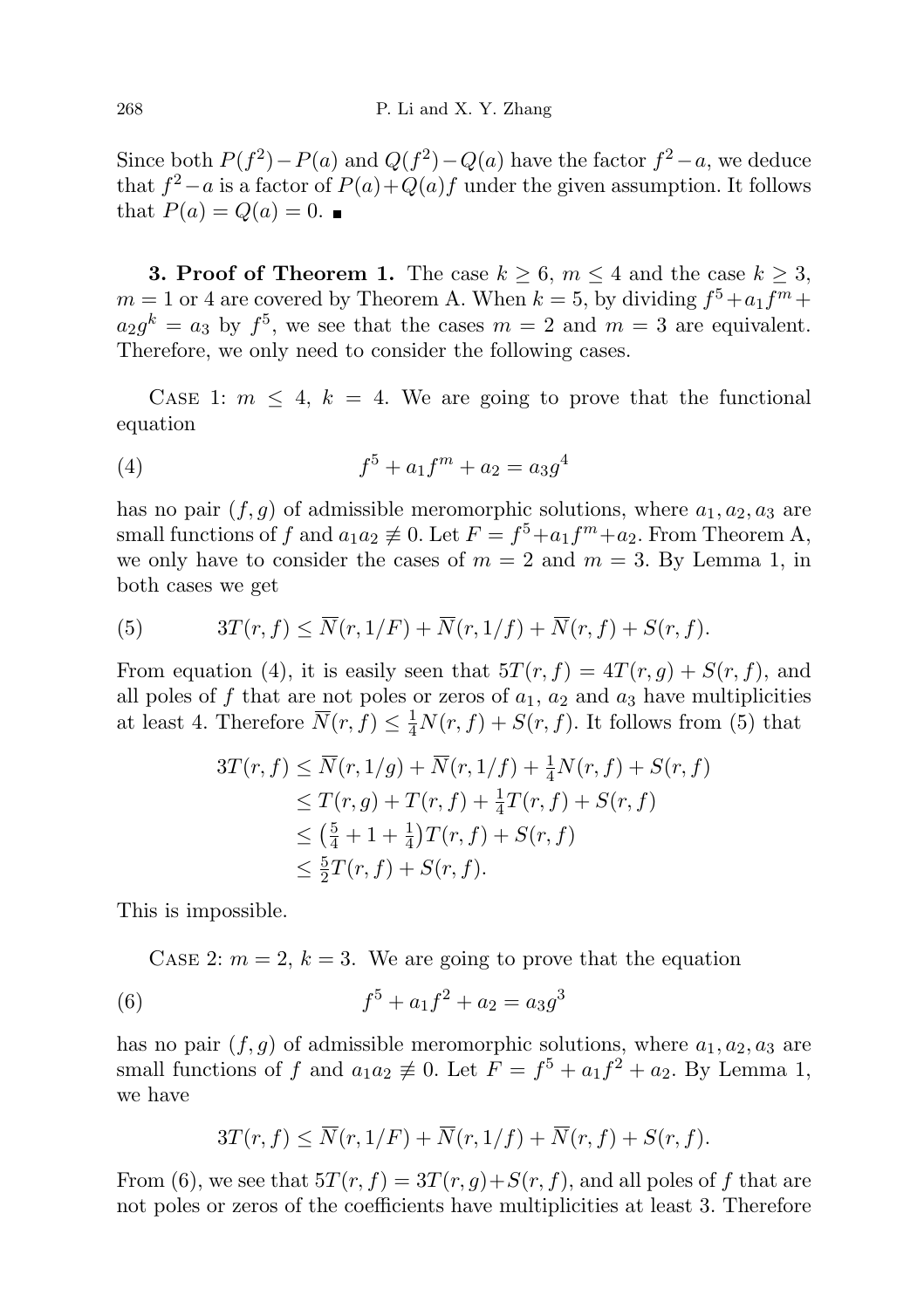$$
\overline{N}(r, f) \leq \frac{1}{3}N(r, f) + S(r, f). \text{ It follows that}
$$
\n
$$
3T(r, f) \leq \overline{N}(r, 1/g) + \overline{N}(r, 1/f) + \frac{1}{3}N(r, f) + S(r, f)
$$
\n
$$
\leq T(r, g) + T(r, f) + \frac{1}{3}T(r, f) + S(r, f)
$$
\n
$$
\leq \left(\frac{5}{3} + 1 + \frac{1}{3}\right)T(r, f) + S(r, f)
$$
\n
$$
\leq 3T(r, f) + S(r, f).
$$

Hence

(7) 
$$
T(r, f) = N(r, f) + S(r, f),
$$

(8) 
$$
T(r,1/f) = \overline{N}(r,1/f) + S(r,f),
$$

(9) 
$$
T(r, 1/g) = \overline{N}(r, 1/g) + S(r, f).
$$

From  $(7)-(9)$ , we obtain

$$
m(r, f) = S(r, f), \quad m(r, 1/g) = S(r, f), \quad m(r, 1/f) = S(r, f),
$$
  

$$
N(r, 1/f) = \overline{N}(r, 1/f) + S(r, f), \quad N(r, 1/g) = \overline{N}(r, 1/g) + S(r, f).
$$

Since

$$
F' = \frac{F'}{F} (f^5 + a_1 f^2 + a_2) = 5f^4 f' + a'_1 f^2 + 2a_1 f f' + a'_2,
$$

we have

(10) 
$$
f^4a = \frac{F'}{F} a_1 f^2 + \frac{F'}{F} a_2 - a'_1 f^2 - 2a_1 f f' - a'_2,
$$

where  $a = 5f' - (F'/F)f$ . It is easily seen that  $a \neq 0$ , since otherwise we have  $5f'/f = F'/F$ , which leads to  $F = df^5$ , where d is a nonzero constant; then  $f^5 + a_1 f^2 + a_2 = df^5$ , which is impossible. From (6) and the definition of a, we see that poles of ag come from poles of f, poles of g, or zeros of  $F$ . Because poles of  $q$  come from poles of  $f$  or of the coefficients, we only need to consider poles of f and the zeros of F which are not poles or zeros of  $a_1$ ,  $a_2$  and  $a_3$ . From (6), we see that the multiplicities of all poles of f which are not poles or zeros of the coefficients are divisible by 3. From (10), we see that any pole of f of multiplicity 3k is a zero of a of multiplicity  $6k-1$ . Such poles of f must be poles of g with multiplicity 5k. Thus poles of f are not poles of ag. On the other hand, if a zero of F is a pole of a, then it must be a simple pole. From the equation  $F = a_3g$ , we see that zeros of F must be zeros of g or of  $a_3$ . Therefore, zeros of F cannot be poles of  $a_3$ . Hence we have  $N(r, ag) = S(r, f)$ . Note that  $m(r, f) = S(r, f)$  and  $m(r, g) = S(r, f)$ . By Lemma 2, we get  $m(r, a) = S(r, f)$ . It follows that  $T(r, a g) = S(r, f)$ ,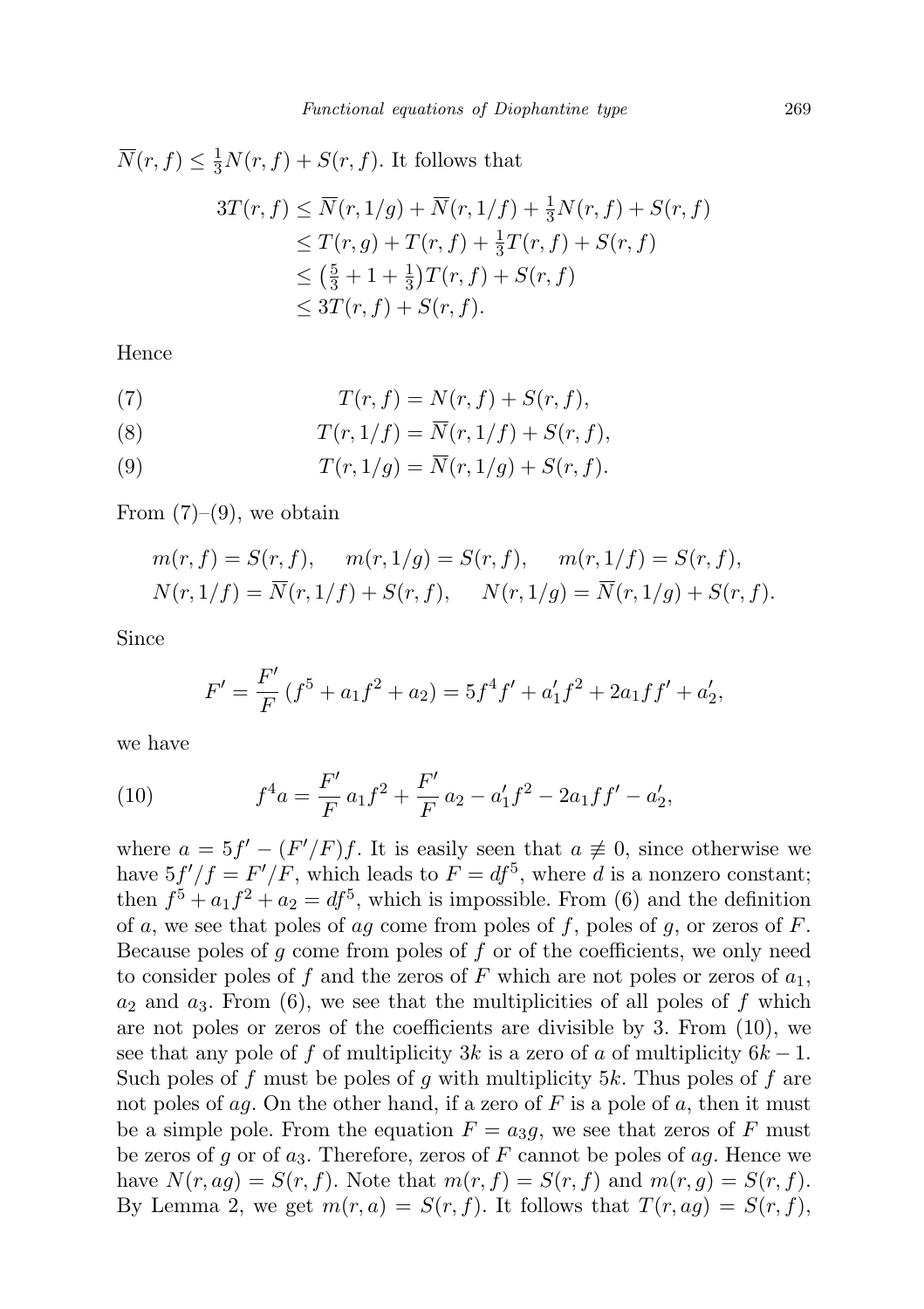which means that ag is a small function of f. Define  $G = aF$ . Then

$$
G = 5f'F - F'f
$$
  
=  $5f'(f^5 + a_1f^2 + a_2) - (5f^4f' + a'_1f^2 + 2a_1ff' + a'_2)f$   
=  $(3a_1f^2 + 5a_2)f' - (a'_1f^3 + a'_2f),$ 

and thus  $G^3 = a^3F^3 = a^3a_3g^3F^2 = F^2h$ , where  $h = a_3(ag)^3$  is a small function of f. It follows that

$$
F^{2}h = ((3a_{1}f^{2} + 5a_{2})f' - (a'_{1}f^{3} + a'_{2}f))^{3}.
$$

Therefore,

(11) 
$$
\frac{F^2h + (a'_1f^3 + a'_2f)^3}{3a_1f^2 + 5a_2} =: D(f),
$$

which is a differential polynomial in f. By Lemma 3 we see that  $D(f)$  reduces to a polynomial in  $f$ . The left-hand side of the above equation can be expressed as

(12) 
$$
\frac{P(f^2) + fQ(f^2)}{3a_1(f^2 + 5a_2/3a_1)},
$$

where

$$
P(z) = h z5 + h(a1z + a2)2,
$$
  
 
$$
Q(z) = 2h z2(a1z + a2) + z(a'1z + a'2)3.
$$

By Lemma 4, we have  $P(-5a_2/3a_1) = Q(-5a_2/3a_1) = 0$ . Note that h is not identically zero. It follows from  $P(-5a_2/3a_1) = 0$  that  $(a_2/3)^3 = 4(a_1/5)^5$ . Substituting this into  $Q(-5a_2/3a_1) = 0$  yields  $a_2 = 0$ , a contradiction. Hence equation (6) has no nonconstant meromorphic solutions.

CASE 3:  $m = 3$ ,  $k = 3$ . We are going to prove that the functional equation

(13) 
$$
f^5 + a_1 f^3 + a_2 = a_3 g^3
$$

has no pair  $(f, g)$  of admissible meromorphic solutions, where  $a_1, a_2, a_3$  are small functions of f and  $a_1a_2 \not\equiv 0$ . Set  $F = f^5 + a_1f^3 + a_2$ . By Lemma 1, we still have

$$
3T(r, f) \le \overline{N}(r, 1/F) + \overline{N}(r, 1/f) + \overline{N}(r, f) + S(r, f).
$$

By using an argument similar to Case 1, we see that  $(7)-(9)$  are still valid in this case. Therefore, we have

$$
m(r, f) = S(r, f), \quad m(r, 1/g) = S(r, f), \quad m(r, 1/f) = S(r, f),
$$
  

$$
N(r, 1/f) = \overline{N}(r, 1/f) + S(r, f), \quad N(r, 1/g) = \overline{N}(r, 1/g) + S(r, f).
$$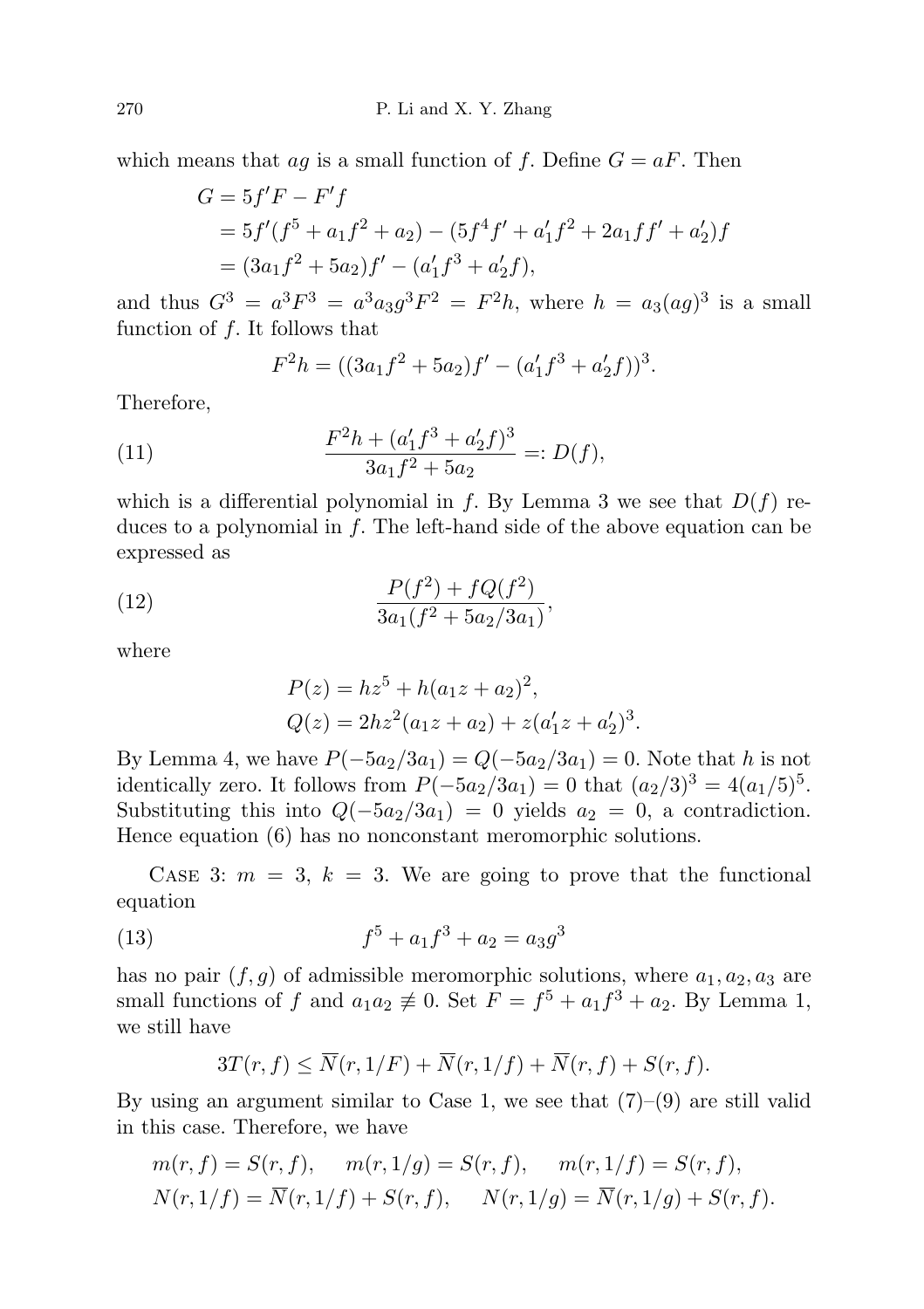Taking the derivative of F, we get

$$
F' = \frac{F'}{F} F = 5f^4 f' + 3a_1 f^2 f' + a'_1 f^3 + a'_2 = f^5 \frac{F'}{F} + a_1 f^3 \frac{F'}{F} + a_2 \frac{F'}{F}.
$$

It follows that

$$
f^2 a = a_2 \frac{F'}{F} - a'_2,
$$

where  $a = 5f^2f' + 3a_1f' + a'_1f - f^3F'/F - a_1fF'/F$ . It is easily seen that  $a \neq 0$ , since otherwise we have  $F'/F - a'_2/a_2 = 0$ , and integrating this equation yields  $F = da_2$ , where d is a nonzero constant; then  $f^5 + a_1 f^3 +$  $a_2 = da_2$ , which is impossible. By an argument similar to Case 1, we have  $T(r, ag) = S(r, f)$ . Hence ag is a small function of f. Set  $G = aF$ . We have

$$
G = 5f^2f'F + 3a_1f'F + a'_1fF - f^3F' - a_1fF'
$$
  
=  $(5f^2a_2 + 3a_1a_2)f' - (a'_2f^3 + a_1a'_2f - a'_1a_2f).$ 

From (13), we get  $G^3 = a^3F^3 = a_3(ag)^3F^2 = hF^2$ , where  $h = a_3(ag)^3$  is a small function of f. It follows that

$$
hF2 = ((5f2a2 + 3a1a2)f' – (a'2f3 + a1a'2f – a'1a2f))3.
$$

Therefore,

(14) 
$$
\frac{hF^2 + (a'_2f^3 + a_1a'_2f - a'_1a_2f)^3}{5a_2f^2 + 3a_1a_2} =: D(f),
$$

which is a differential polynomial in f. By Lemma 3,  $D(f)$  reduces to a polynomial in  $f$ . We can rewrite the numerator of the left-hand side of  $(14)$ as  $hP(f^2) + fQ(f^2)$ , where

$$
P(z) = z(z2 + a2z)2 + a22,Q(z) = 2a2h(z2 + a1z) - z(a'2z + a1a'2 - a'1a2)3.
$$

By Lemma 4, we have  $P(-3a_1/5) = Q(-3a_1/5) = 0$ . That is,

$$
3(a_1/5)^5 = (a_2/6)^2
$$
,  $50ha_1a_2 = 3(2a_1a'_2 - 5a'_1a_2)^3$ .

It follows from the above equations that  $ha_1a_2 = 0$ . This is impossible. Hence equation (13) has no nonconstant meromorphic solution.

CASE 4:  $m = 2, k = 5$ . We are going to prove that the functional equation

(15) 
$$
f^5 + a_1 f^2 + a_2 = a_3 g^5
$$

has no pair  $(f, g)$  of admissible meromorphic solutions, where  $a_1, a_2, a_3$  are small functions of f and  $a_1a_2 \not\equiv 0$ . Let  $F = f^5 + a_1f^2 + a_2$ . By Lemma 1,

$$
3T(r, f) \le \overline{N}(r, 1/F) + \overline{N}(r, 1/f) + \overline{N}(r, f) + S(r, f).
$$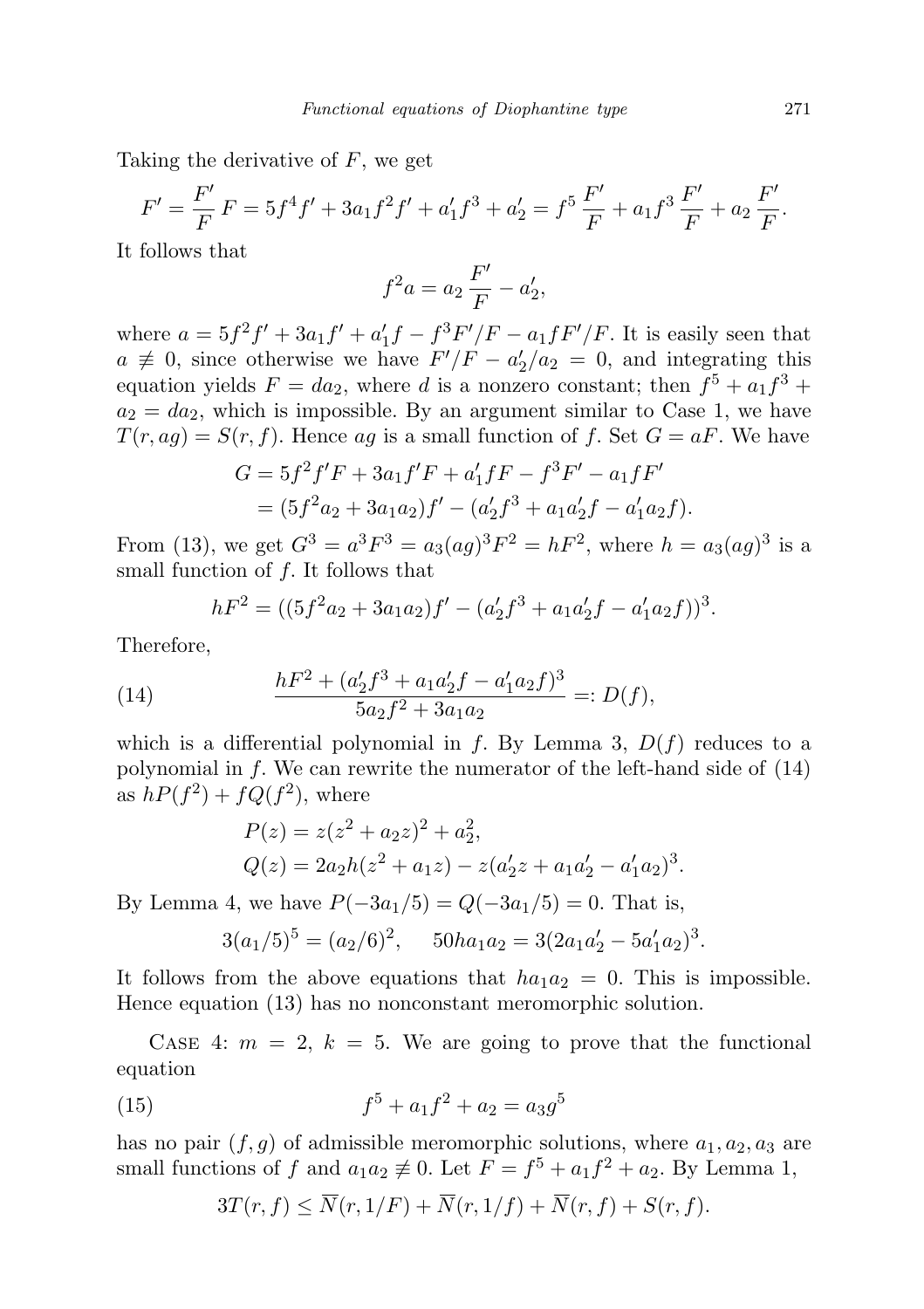From (15), it is easily seen that  $T(r, f) = T(r, g) + S(r, f)$ . Therefore,

$$
3T(r, f) \le \overline{N}(r, 1/g) + \overline{N}(r, 1/f) + \overline{N}(r, f) + S(r, f)
$$
  
 
$$
\le T(r, g) + 2T(r, f) + S(r, f) \le 3T(r, f) + S(r, f).
$$

Hence

(16) 
$$
T(r, 1/f) = \overline{N}(r, 1/f) + S(r, f),
$$

$$
(17) \tT(r, f) = N(r, f) + S(r, f),
$$

(18) 
$$
T(r, 1/g) = \overline{N}(r, 1/g) + S(r, f).
$$

From  $(16)$ – $(18)$ , we obtain

$$
m(r, f) = S(r, f), \quad m(r, 1/g) = S(r, f), \quad m(r, 1/f) = S(r, f),
$$
  

$$
N(r, 1/f) = \overline{N}(r, 1/f) + S(r, f), \quad N(r, 1/g) = \overline{N}(r, 1/g) + S(r, f).
$$

Since

$$
F' = \frac{F'}{F}F = 5f^4f' + 2a_1ff' + a'_1f^2 + a'_2 = \frac{F'}{F}(f^5 + a_1f^2 + a_2),
$$

we have

(19) 
$$
f^4a = \frac{F'}{F}(a_1f^2 + a_2) - 2a_1ff' - a'_1f^2 - a'_2,
$$

where  $a = 5f' - (F'/F)f$ . From (15), we see that poles of ag come from poles of f, poles of g or zeros of F. Note that poles of g must be poles of f if they are not poles of  $a_1, a_2$  and  $a_3$ . We only need to consider the poles of f and the zeros of F which are not poles or zeros of  $a_1$ ,  $a_2$  and  $a_3$ . From (19), we see that any pole of f of multiplicity k is a zero of a of multiplicity  $2k-1$ . Such poles of f must be poles of g with multiplicity k. Thus poles of f are not poles of ag. On the other hand, if a zero of F is a pole of a, then it must be a simple pole. From the equation  $F = a_3g$ , we see that zeros of F must be zeros of g if they are not zeros of  $a_3$ . Therefore, zeros of F are not poles of ag. Hence  $N(r, ag) = S(r, f)$ . Note that  $m(r, f) = S(r, f)$  and  $m(r, g) = S(r, f)$ . By Lemma 2, we get  $m(r, a) = S(r, f)$ . It follows that  $T(r, ag) = S(r, f)$ . So, ag is a small function of f. Let  $G = aF$ . We have

$$
G = 5f'F - F'f
$$
  
=  $5f'(f^5 + a_1f^2 + a_2) - (5f^4f' + a'_1f^2 + 2a_1ff' + a'_2)f$   
=  $(3a_1f^2 + 5a_2)f' - (a'_1f^3 + a'_2f)(3a_1f^2 + 5a_2)f' - (a'_1f^3 + a'_2f),$ 

and thus  $G^5 = a^5 F^5 = a_3 (a g)^5 F^4 = h F^4$ , where  $h = a_3 (a g)^5$  is a small function of  $f$ . It follows that

$$
hF4 = ((3a1f2 + 5a2)f' - (a'1f3 + a'2f))5.
$$